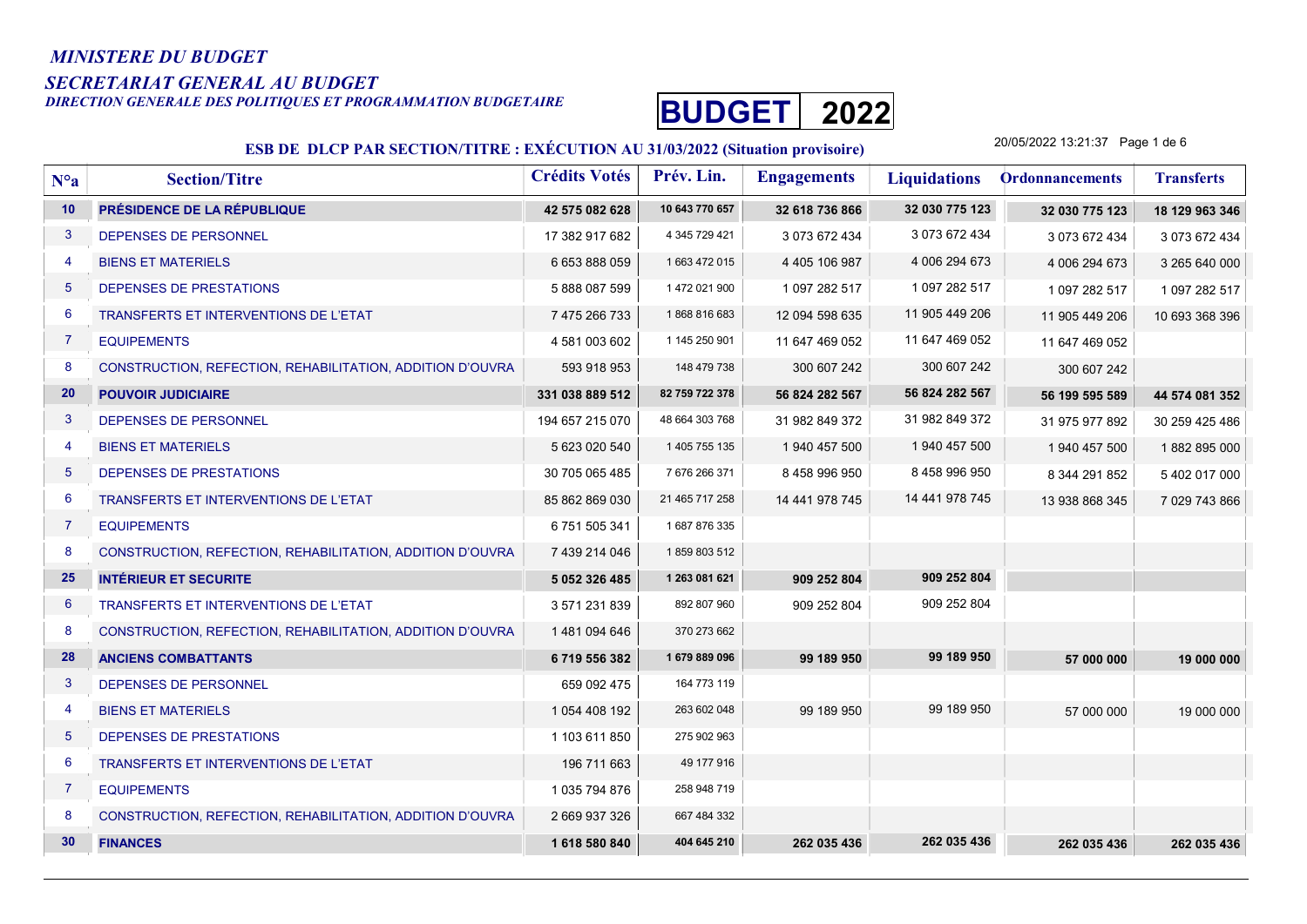20/05/2022 13:21:37 Page 2 de 6

| $N^o a$         | <b>Section/Titre</b>                                      | <b>Crédits Votés</b> | Prév. Lin.      | <b>Engagements</b> | <b>Liquidations</b> | <b>Ordonnancements</b> | <b>Transferts</b> |
|-----------------|-----------------------------------------------------------|----------------------|-----------------|--------------------|---------------------|------------------------|-------------------|
| 3               | DEPENSES DE PERSONNEL                                     | 1618580840           | 404 645 210     | 262 035 436        | 262 035 436         | 262 035 436            | 262 035 436       |
| 31              | <b>BUDGET</b>                                             | 104 826 344 788      | 26 206 586 197  | 72 352 199 897     | 51 524 624 859      | 49 581 006 776         | 12 904 456 356    |
| 5               | DEPENSES DE PRESTATIONS                                   | 77 941 318 058       | 19 485 329 515  | 50 931 480 347     | 30 930 060 347      | 29 581 964 639         | 1968 632 743      |
| 6               | TRANSFERTS ET INTERVENTIONS DE L'ETAT                     | 26 885 026 730       | 6721256683      | 21 420 719 550     | 20 594 564 512      | 19 999 042 137         | 10 935 823 614    |
| 32 <sub>2</sub> | <b>PLAN</b>                                               | 5753680106           | 1 438 420 027   | 315 614 200        | 315 614 200         | 315 614 200            | 315 614 200       |
| 3               | DEPENSES DE PERSONNEL                                     | 5 559 592 000        | 1 389 898 000   | 315 614 200        | 315 614 200         | 315 614 200            | 315 614 200       |
| 6               | TRANSFERTS ET INTERVENTIONS DE L'ETAT                     | 194 088 106          | 48 522 027      |                    |                     |                        |                   |
| 34              | <b>JUSTICE</b>                                            | 135 199 324          | 33 799 831      | 29 000 000         |                     |                        |                   |
| 6               | TRANSFERTS ET INTERVENTIONS DE L'ETAT                     | 135 199 324          | 33 799 831      | 29 000 000         |                     |                        |                   |
| 37              | <b>SANTE PUBLIQUE, HYGIENE ET PREVENTION</b>              | 990 270 006 870      | 247 567 501 718 | 106 331 114 827    | 106 331 114 827     | 106 132 633 433        | 103 398 106 640   |
| 3               | DEPENSES DE PERSONNEL                                     | 650 328 905 219      | 162 582 226 305 | 103 235 636 646    | 103 235 636 646     | 103 235 636 646        | 103 235 636 646   |
| 4               | <b>BIENS ET MATERIELS</b>                                 | 15 385 603 326       | 3 846 400 832   | 700 324 555        | 700 324 555         | 700 324 555            |                   |
| 5               | DEPENSES DE PRESTATIONS                                   | 5 344 938 788        | 1 336 234 697   |                    |                     |                        |                   |
| 6               | TRANSFERTS ET INTERVENTIONS DE L'ETAT                     | 19 851 249 696       | 4 962 812 424   | 1460 180 860       | 1460 180 860        | 1460 180 860           | 162 469 994       |
| $\overline{7}$  | <b>EQUIPEMENTS</b>                                        | 42 368 015 111       | 10 592 003 778  | 198 481 394        | 198 481 394         |                        |                   |
| 8               | CONSTRUCTION, REFECTION, REHABILITATION, ADDITION D'OUVRA | 256 991 294 730      | 64 247 823 683  | 736 491 372        | 736 491 372         | 736 491 372            |                   |
| 38              | <b>ENSEIGNEMENT PRIMAIRE, SECONDAIRE ET TECHNIQUE</b>     | 2 213 347 362 213    | 553 336 840 553 | 328 438 285 468    | 328 438 285 468     | 328 438 285 468        | 322 835 203 494   |
| $\mathbf{3}$    | DEPENSES DE PERSONNEL                                     | 1 944 126 187 406    | 486 031 546 852 | 322 651 984 546    | 322 651 984 546     | 322 651 984 546        | 322 651 984 546   |
| 4               | <b>BIENS ET MATERIELS</b>                                 | 342 578 313          | 85 644 578      |                    |                     |                        |                   |
| $5\phantom{1}$  | DEPENSES DE PRESTATIONS                                   | 3 218 252 569        | 804 563 142     |                    |                     |                        |                   |
| 6               | TRANSFERTS ET INTERVENTIONS DE L'ETAT                     | 7 385 578 077        | 1846 394 519    | 1749 679 134       | 1749 679 134        | 1749 679 134           | 183 218 948       |
| $\overline{7}$  | <b>EQUIPEMENTS</b>                                        | 64 878 445 564       | 16 219 611 391  | 3 576 292 788      | 3 576 292 788       | 3 576 292 788          |                   |
| 8               | CONSTRUCTION, REFECTION, REHABILITATION, ADDITION D'OUVRA | 193 396 320 284      | 48 349 080 071  | 460 329 000        | 460 329 000         | 460 329 000            |                   |
| 40              | <b>ENSEIGNEMENT SUPÉRIEUR ET UNIVERSITAIRE</b>            | 315 176 885 869      | 78 794 221 467  | 60 481 476 561     | 60 481 476 561      | 60 383 976 561         | 59 427 319 000    |
| 3               | DEPENSES DE PERSONNEL                                     | 275 726 252 168      | 68 931 563 042  | 46 763 517 960     | 46 763 517 960      | 46 666 017 960         | 46 666 017 960    |
| 4               | <b>BIENS ET MATERIELS</b>                                 | 1849 188 120         | 462 297 030     | 828 769 008        | 828 769 008         | 828 769 008            | 655 769 008       |
| 5               | DEPENSES DE PRESTATIONS                                   | 4 525 314 041        | 1 131 328 510   | 1779 727 169       | 1779 727 169        | 1779 727 169           | 1 522 237 041     |
| 6               | TRANSFERTS ET INTERVENTIONS DE L'ETAT                     | 19 903 368 886       | 4 975 842 222   | 11 109 462 424     | 11 109 462 424      | 11 109 462 424         | 10 583 294 991    |
| 7               | <b>EQUIPEMENTS</b>                                        | 666 720 000          | 166 680 000     |                    |                     |                        |                   |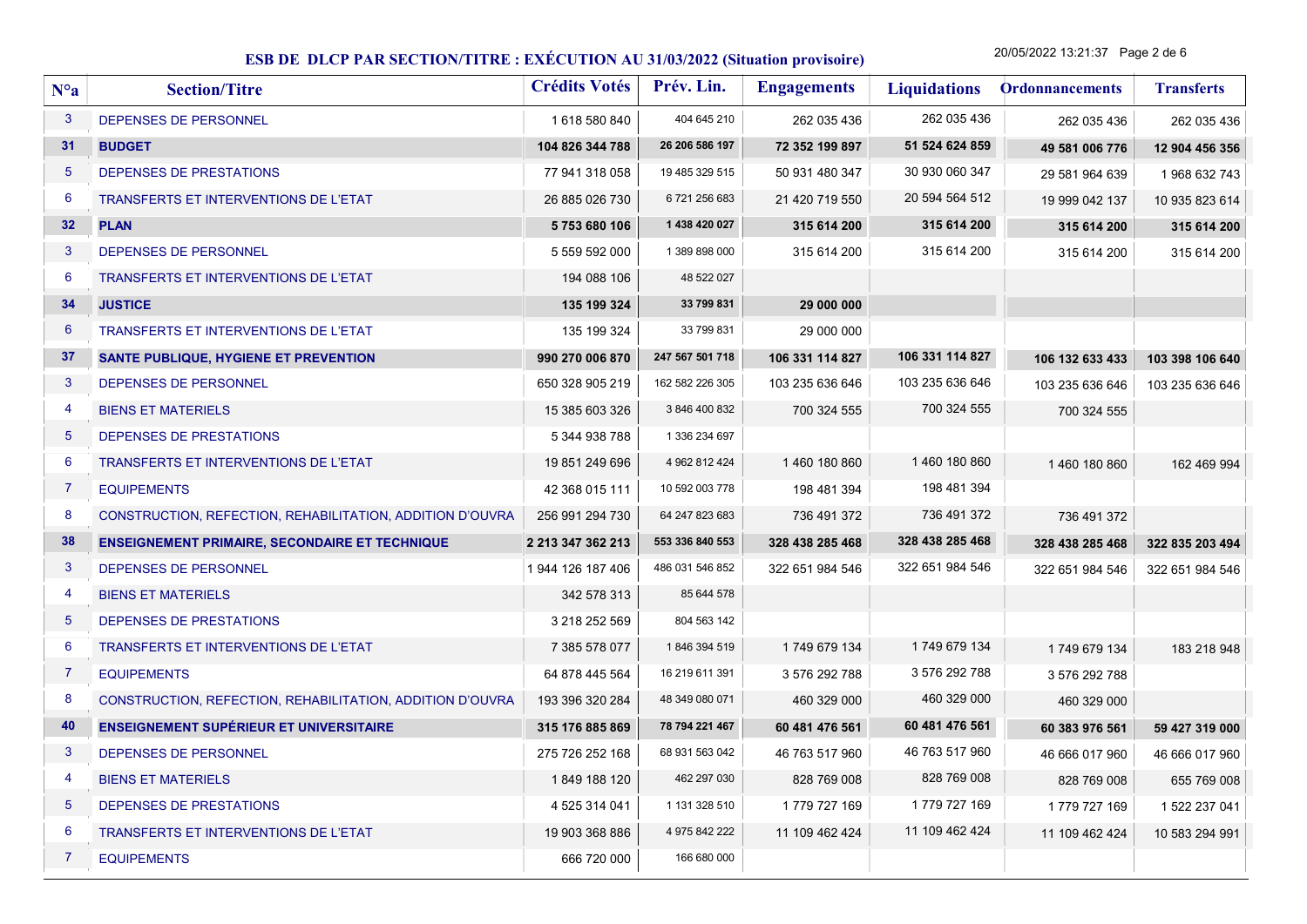20/05/2022 13:21:37 Page 3 de 6

| $N^o a$         | <b>Section/Titre</b>                                      | <b>Crédits Votés</b> | Prév. Lin.      | <b>Engagements</b> | <b>Liquidations</b> | <b>Ordonnancements</b> | <b>Transferts</b> |
|-----------------|-----------------------------------------------------------|----------------------|-----------------|--------------------|---------------------|------------------------|-------------------|
| 8               | CONSTRUCTION, REFECTION, REHABILITATION, ADDITION D'OUVRA | 12 506 042 654       | 3 126 510 664   |                    |                     |                        |                   |
| 41              | RECHERCHE SCIENTIFIQUE ET INNOVATION TECHNOLOGIQUE        | 2 139 011 008        | 534 752 752     | 181 265 528        | 181 265 528         | 170 538 094            | 170 538 094       |
| $\mathbf{3}$    | DEPENSES DE PERSONNEL                                     | 1 191 893 100        | 297 973 275     | 170 538 094        | 170 538 094         | 170 538 094            | 170 538 094       |
| 6               | <b>TRANSFERTS ET INTERVENTIONS DE L'ETAT</b>              | 947 117 908          | 236 779 477     | 10 727 434         | 10 727 434          |                        |                   |
| 42              | <b>INFRASTRUCTURES ET TRAVAUX PUBLICS</b>                 | 249 132 679 731      | 62 283 169 933  | 122 422 872        | 122 422 872         | 122 422 872            | 122 422 872       |
| 3               | DEPENSES DE PERSONNEL                                     | 744 562 080          | 186 140 520     | 122 422 872        | 122 422 872         | 122 422 872            | 122 422 872       |
| 5               | DEPENSES DE PRESTATIONS                                   | 166 687 029          | 41 671 757      |                    |                     |                        |                   |
| $6\phantom{1}6$ | TRANSFERTS ET INTERVENTIONS DE L'ETAT                     | 262 473 470          | 65 618 368      |                    |                     |                        |                   |
| 7               | <b>EQUIPEMENTS</b>                                        | 2 786 542 538        | 696 635 635     |                    |                     |                        |                   |
| 8               | CONSTRUCTION, REFECTION, REHABILITATION, ADDITION D'OUVRA | 245 172 414 614      | 61 293 103 654  |                    |                     |                        |                   |
| 43              | <b>URBANISME ET HABITAT</b>                               | 55 514 287 452       | 13 878 571 863  | 4 258 479 798      | 4 258 479 798       | 4 258 479 798          | 801 552 838       |
| 3               | <b>DEPENSES DE PERSONNEL</b>                              | 8 524 784 036        | 2 131 196 009   | 782 552 838        | 782 552 838         | 782 552 838            | 782 552 838       |
| 4               | <b>BIENS ET MATERIELS</b>                                 | 806 153 346          | 201 538 337     | 57 000 000         | 57 000 000          | 57 000 000             | 19 000 000        |
| 5               | DEPENSES DE PRESTATIONS                                   | 4 087 602 447        | 1 021 900 612   |                    |                     |                        |                   |
| 6               | <b>TRANSFERTS ET INTERVENTIONS DE L'ETAT</b>              | 7 582 457 155        | 1895614289      | 1 594 077 800      | 1 594 077 800       | 1 594 077 800          |                   |
| 7               | <b>EQUIPEMENTS</b>                                        | 29 726 697 678       | 7 431 674 420   |                    |                     |                        |                   |
| 8               | CONSTRUCTION, REFECTION, REHABILITATION, ADDITION D'OUVRA | 4786 592 790         | 1 196 648 198   | 1824 849 160       | 1824 849 160        | 1824 849 160           |                   |
| 44              | <b>AGRICULTURE</b>                                        | 684 650 022 478      | 171 162 505 620 | 41 362 303 294     | 41 191 956 634      | 41 118 144 289         | 8 260 358 052     |
| 3               | DEPENSES DE PERSONNEL                                     | 65 336 515 604       | 16 334 128 901  | 8 223 482 458      | 8 065 145 798       | 8 063 903 453          | 7 964 111 308     |
| 4               | <b>BIENS ET MATERIELS</b>                                 | 8 117 592 362        | 2 029 398 091   | 440 915 000        | 428 905 000         | 428 905 000            | 169 000 000       |
| $\overline{5}$  | DEPENSES DE PRESTATIONS                                   | 18 889 429 488       | 4 722 357 372   | 22 978 259 358     | 22 978 259 358      | 22 952 689 358         | 127 246 744       |
| 6               | TRANSFERTS ET INTERVENTIONS DE L'ETAT                     | 20 923 649 759       | 5 230 912 440   | 47 000 000         | 47 000 000          |                        |                   |
| 7               | <b>EQUIPEMENTS</b>                                        | 528 736 637 023      | 132 184 159 256 | 9 672 646 478      | 9 672 646 478       | 9672646478             |                   |
| 8               | CONSTRUCTION, REFECTION, REHABILITATION, ADDITION D'OUVRA | 42 646 198 242       | 10 661 549 561  |                    |                     |                        |                   |
| 45              | DÉVELOPPEMENT RURAL                                       | 641 263 094 022      | 160 315 773 506 | 13 737 991 460     | 13 698 821 279      | 13 162 994 279         | 3 321 365 482     |
| 3               | DEPENSES DE PERSONNEL                                     | 23 726 075 677       | 5931518919      | 2 938 280 011      | 2 937 152 092       | 2 937 152 092          | 2 852 365 482     |
| 4               | <b>BIENS ET MATERIELS</b>                                 | 4 405 396 091        | 1 101 349 023   | 698 662 640        | 682 000 000         | 682 000 000            | 469 000 000       |
| 5               | DEPENSES DE PRESTATIONS                                   | 10 371 203 133       | 2 592 800 783   | 193 445 838        | 172 066 216         | 172 066 216            |                   |
| 6               | <b>TRANSFERTS ET INTERVENTIONS DE L'ETAT</b>              | 26 240 282 578       | 6 560 070 645   | 267 116 577        | 267 116 577         | 231 289 577            |                   |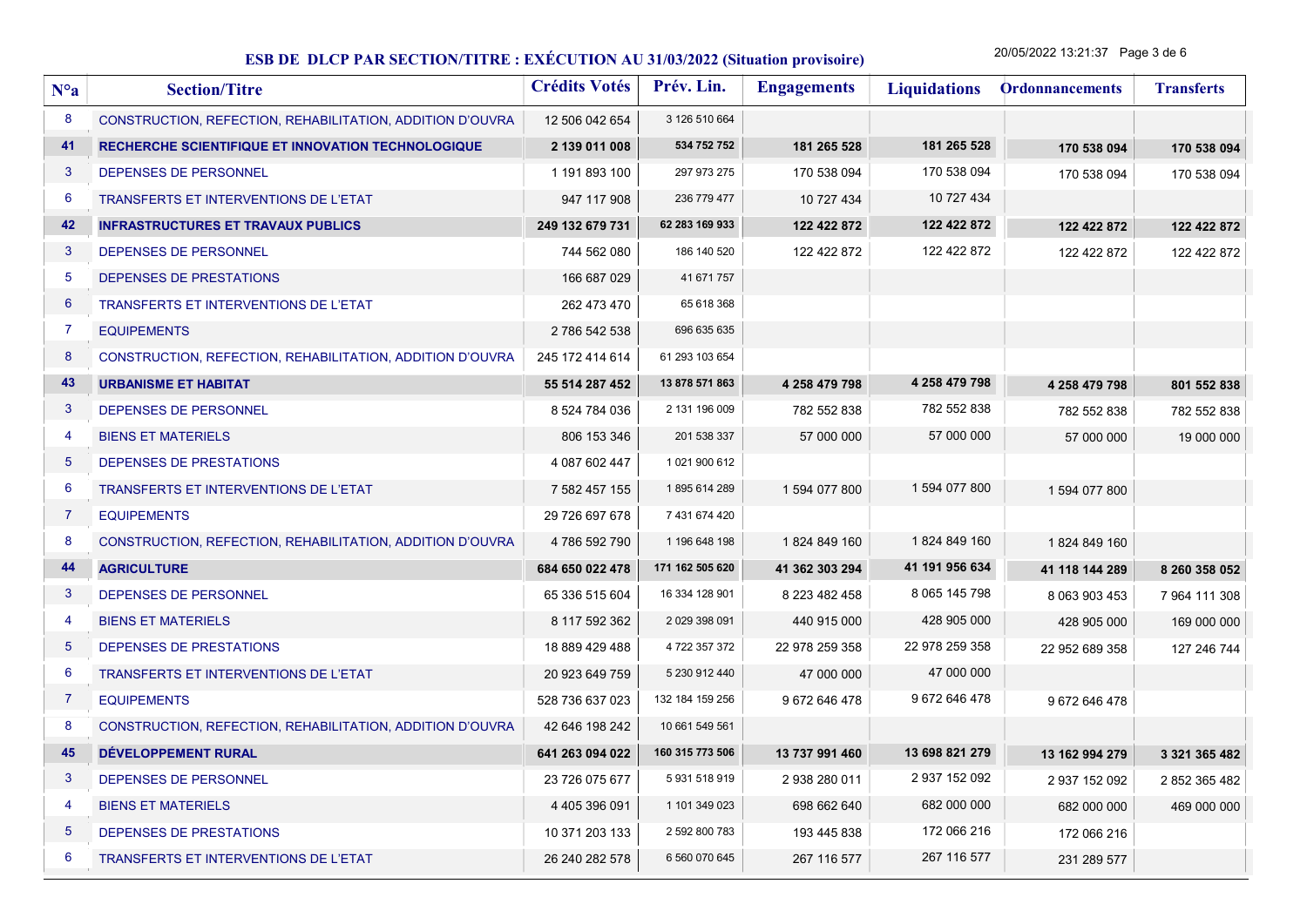20/05/2022 13:21:37 Page 4 de 6

| $N^o$ a         | <b>Section/Titre</b>                                      | <b>Crédits Votés</b> | Prév. Lin.      | <b>Engagements</b> | <b>Liquidations</b> | <b>Ordonnancements</b> | <b>Transferts</b> |
|-----------------|-----------------------------------------------------------|----------------------|-----------------|--------------------|---------------------|------------------------|-------------------|
| $\overline{7}$  | <b>EQUIPEMENTS</b>                                        | 153 988 756 972      | 38 497 189 243  | 647 822 751        | 647 822 751         | 147 822 751            |                   |
| 8               | CONSTRUCTION, REFECTION, REHABILITATION, ADDITION D'OUVRA | 422 531 379 571      | 105 632 844 893 | 8 992 663 644      | 8 992 663 644       | 8 992 663 644          |                   |
| 50              | <b>RESSOURCES HYDRAULIQUE ET DE L'ELECTRICITE</b>         | 452 461 244 929      | 113 115 311 232 | 7 386 149 162      | 7 364 050 084       | 7 364 050 084          | 3 241 272 282     |
| $\mathbf{3}$    | DEPENSES DE PERSONNEL                                     | 8 615 259 508        | 2 153 814 877   | 1 122 282 282      | 1 122 282 282       | 1 122 282 282          | 1 122 282 282     |
| 4               | <b>BIENS ET MATERIELS</b>                                 | 467 589 210          | 116 897 303     | 164 000 301        | 153 393 301         | 153 393 301            | 67 196 650        |
| $5\overline{5}$ | DEPENSES DE PRESTATIONS                                   | 1499675398           | 374 918 850     | 11 492 078         |                     |                        |                   |
| 6               | TRANSFERTS ET INTERVENTIONS DE L'ETAT                     | 13 476 621 557       | 3 369 155 389   | 3 259 443 297      | 3 259 443 297       | 3 259 443 297          | 1 487 721 850     |
| $\overline{7}$  | <b>EQUIPEMENTS</b>                                        | 113 684 741 523      | 28 421 185 381  | 1 128 143 000      | 1 128 143 000       | 1 128 143 000          | 564 071 500       |
| 8               | CONSTRUCTION, REFECTION, REHABILITATION, ADDITION D'OUVRA | 314 717 357 733      | 78 679 339 433  | 1700 788 205       | 1700 788 205        | 1700 788 205           |                   |
| 51              | <b>TRANSPORTS ET VOIES DE COMMUNICATION</b>               | 399 432 438 231      | 99 858 109 558  | 2 424 747 445      | 2 424 747 445       | 2 424 747 445          | 1 019 788 486     |
| 3               | DEPENSES DE PERSONNEL                                     | 7 516 687 412        | 1879 171 853    | 1019 788 486       | 1019 788 486        | 1019788486             | 1019 788 486      |
| 6               | TRANSFERTS ET INTERVENTIONS DE L'ETAT                     | 9 589 707 098        | 2 397 426 775   | 1 404 958 959      | 1404 958 959        | 1 404 958 959          |                   |
| $\overline{7}$  | <b>EQUIPEMENTS</b>                                        | 118 787 937 102      | 29 696 984 276  |                    |                     |                        |                   |
| 8               | CONSTRUCTION, REFECTION, REHABILITATION, ADDITION D'OUVRA | 263 538 106 619      | 65 884 526 655  |                    |                     |                        |                   |
| 55              | <b>AFFAIRES FONCIERES</b>                                 | 15 897 702 692       | 3 974 425 673   | 2827967493         | 2827967493          | 2806248993             | 1 541 722 986     |
| $\mathbf{3}$    | DEPENSES DE PERSONNEL                                     | 11 060 695 456       | 2 765 173 864   | 1787 229 622       | 1787 229 622        | 1765 511 122           | 1 282 923 604     |
| 4               | <b>BIENS ET MATERIELS</b>                                 | 932 489 778          | 233 122 445     | 282 000 000        | 282 000 000         | 282 000 000            | 169 000 000       |
| $5\phantom{.0}$ | DEPENSES DE PRESTATIONS                                   | 1 249 718 817        | 312 429 704     | 758 737 871        | 758 737 871         | 758 737 871            | 89 799 382        |
| 6               | TRANSFERTS ET INTERVENTIONS DE L'ETAT                     | 1618032389           | 404 508 097     |                    |                     |                        |                   |
| $\overline{7}$  | <b>EQUIPEMENTS</b>                                        | 1 036 766 252        | 259 191 563     |                    |                     |                        |                   |
| 56              | ENVIRONNEMENT ET DEVELOPPEMENT DURABLE                    | 105 431 610 908      | 26 357 902 727  | 2 427 874 323      | 2 427 874 323       | 2 427 874 323          | 2 166 739 742     |
| $\mathbf{3}$    | DEPENSES DE PERSONNEL                                     | 15 094 003 552       | 3773 500 888    | 1 905 605 162      | 1 905 605 162       | 1 905 605 162          | 1 905 605 162     |
| 6               | <b>TRANSFERTS ET INTERVENTIONS DE L'ETAT</b>              | 5 147 425 924        | 1 286 856 481   | 522 269 161        | 522 269 161         | 522 269 161            | 261 134 580       |
| $\overline{7}$  | <b>EQUIPEMENTS</b>                                        | 85 190 181 432       | 21 297 545 358  |                    |                     |                        |                   |
| 57              | <b>TOURISME</b>                                           | 2 512 473 128        | 628 118 282     | 163 678 752        | 163 678 752         | 163 678 752            | 163 678 752       |
| $\mathbf{3}$    | DEPENSES DE PERSONNEL                                     | 2 512 473 128        | 628 118 282     | 163 678 752        | 163 678 752         | 163 678 752            | 163 678 752       |
| 59              | JEUNESSE ET INITIATION A LA NOUVELLE CITOYENNETE          | 1459710000           | 364 927 500     |                    |                     |                        |                   |
| $\overline{7}$  | <b>EQUIPEMENTS</b>                                        | 1459710000           | 364 927 500     |                    |                     |                        |                   |
| 60              | <b>SPORTS ET LOISIRS</b>                                  | 263 147 156          | 65 786 789      | 8 0 19 7 8 4       | 8 019 784           | 8 019 784              | 8 019 784         |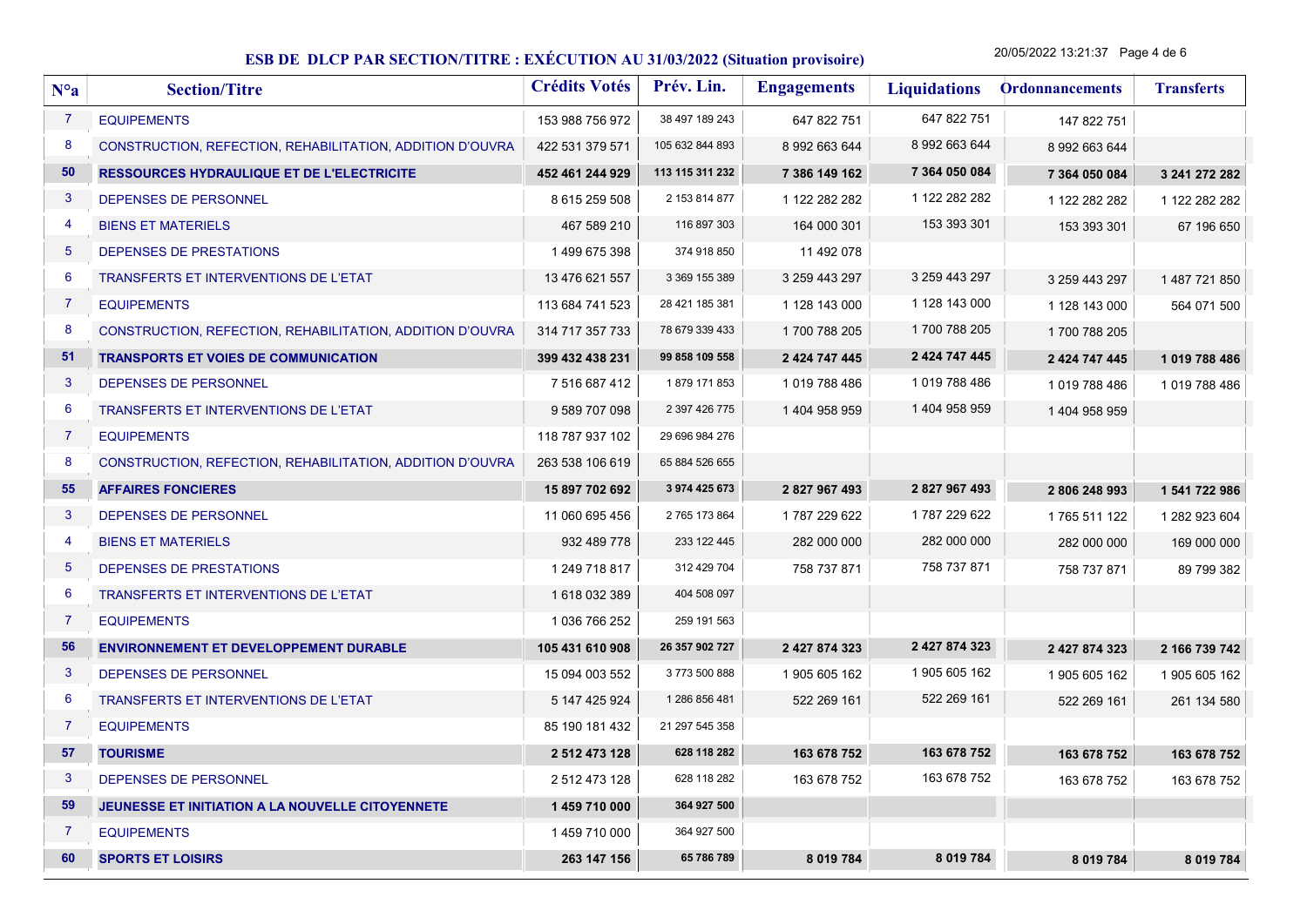20/05/2022 13:21:37 Page 5 de 6

| $N^o$ a         | <b>Section/Titre</b>                                      | <b>Crédits Votés</b> | Prév. Lin.     | <b>Engagements</b> | <b>Liquidations</b> | <b>Ordonnancements</b> | <b>Transferts</b> |
|-----------------|-----------------------------------------------------------|----------------------|----------------|--------------------|---------------------|------------------------|-------------------|
| $\mathbf{3}$    | DEPENSES DE PERSONNEL                                     | 48 118 704           | 12 029 676     | 8 019 784          | 8 0 19 7 8 4        | 8 0 19 7 8 4           | 8 0 19 7 84       |
| $6\phantom{1}6$ | <b>TRANSFERTS ET INTERVENTIONS DE L'ETAT</b>              | 215 028 452          | 53 757 113     |                    |                     |                        |                   |
| 61              | <b>FONCTION PUBLIQUE</b>                                  | 2 950 243 251        | 737 560 813    | 707 972 459        | 707 972 459         | 707 972 459            | 244 322 662       |
| 3               | DEPENSES DE PERSONNEL                                     | 1757984691           | 439 496 173    | 156 367 154        | 156 367 154         | 156 367 154            | 156 367 154       |
| $\overline{4}$  | <b>BIENS ET MATERIELS</b>                                 | 32 310 472           | 8 0 7 7 6 1 8  |                    |                     |                        |                   |
| 6               | TRANSFERTS ET INTERVENTIONS DE L'ETAT                     | 1 159 948 088        | 289 987 022    | 551 605 305        | 551 605 305         | 551 605 305            | 87 955 508        |
| 62              | <b>EMPLOI, TRAVAIL ET PREVOYANCE SOCIALE</b>              | 1 345 871 132        | 336 467 783    | 178 523 522        | 178 523 522         | 178 523 522            | 178 523 522       |
| 3               | <b>DEPENSES DE PERSONNEL</b>                              | 1 087 150 696        | 271 787 674    | 178 523 522        | 178 523 522         | 178 523 522            | 178 523 522       |
| $\overline{4}$  | <b>BIENS ET MATERIELS</b>                                 | 8 595 630            | 2 148 908      |                    |                     |                        |                   |
| $\overline{5}$  | DEPENSES DE PRESTATIONS                                   | 52 039 766           | 13 009 942     |                    |                     |                        |                   |
| $6\phantom{1}6$ | <b>TRANSFERTS ET INTERVENTIONS DE L'ETAT</b>              | 198 085 040          | 49 521 260     |                    |                     |                        |                   |
| 63              | <b>PREVOYANCE SOCIALE</b>                                 | 4 470 161 157        | 1 117 540 289  | 449 961 626        | 449 961 626         | 449 961 626            | 423 191 176       |
| 3               | DEPENSES DE PERSONNEL                                     | 3 937 802 010        | 984 450 503    | 423 191 176        | 423 191 176         | 423 191 176            | 423 191 176       |
| 6               | TRANSFERTS ET INTERVENTIONS DE L'ETAT                     | 532 359 147          | 133 089 787    | 26 770 450         | 26 770 450          | 26 770 450             |                   |
| 64              | <b>AFFAIRES SOCIALES</b>                                  | 17 999 962 844       | 4 499 990 711  | 3 800 108 470      | 3 800 108 470       | 3 800 108 470          | 2 560 358 470     |
| $\mathbf{3}$    | DEPENSES DE PERSONNEL                                     | 15 437 800 337       | 3 859 450 084  | 2 560 358 470      | 2 560 358 470       | 2 560 358 470          | 2 560 358 470     |
| -4              | <b>BIENS ET MATERIELS</b>                                 | 321 312 561          | 80 328 140     |                    |                     |                        |                   |
| 5               | DEPENSES DE PRESTATIONS                                   | 534 018 943          | 133 504 736    |                    |                     |                        |                   |
| 6               | TRANSFERTS ET INTERVENTIONS DE L'ETAT                     | 688 361 830          | 172 090 458    |                    |                     |                        |                   |
| 8               | CONSTRUCTION, REFECTION, REHABILITATION, ADDITION D'OUVRA | 1018 469 173         | 254 617 293    | 1 239 750 000      | 1 239 750 000       | 1 239 750 000          |                   |
| 65              | <b>GENRE, FAMILLE ET ENFANT</b>                           | 1 018 241 489        | 254 560 372    | 4 960 482          | 4 960 482           | 4 960 482              | 4 960 482         |
| 3               | DEPENSES DE PERSONNEL                                     | 29 762 892           | 7 440 723      | 4 960 482          | 4 960 482           | 4 960 482              | 4 960 482         |
| 6               | <b>TRANSFERTS ET INTERVENTIONS DE L'ETAT</b>              | 988 478 597          | 247 119 649    |                    |                     |                        |                   |
| 70              | <b>ACTIONS HUMANITAIRES ET SOLIDARITE NATIONALE</b>       | 70 595 906 595       | 17 648 976 649 | 15 064 412 487     | 15 064 412 487      | 14 704 793 996         | 5 303 921 412     |
| $\mathbf{3}$    | DEPENSES DE PERSONNEL                                     | 6 207 924 207        | 1 551 981 052  | 319 250 687        | 319 250 687         | 319 250 687            | 302 872 132       |
| -4              | <b>BIENS ET MATERIELS</b>                                 | 793 198 389          | 198 299 597    | 252 618 491        | 252 618 491         | 207 000 000            | 94 000 000        |
| 5               | DEPENSES DE PRESTATIONS                                   | 2 646 135 144        | 661 533 786    |                    |                     |                        |                   |
| 6               | <b>TRANSFERTS ET INTERVENTIONS DE L'ETAT</b>              | 60 948 648 855       | 15 237 162 214 | 14 492 543 309     | 14 492 543 309      | 14 178 543 309         | 4 907 049 280     |
| 78              | <b>FORMATION PROFESSIONNELLE, ARTS ET METIERS</b>         | 61 701 878 991       | 15 425 469 748 | 4 168 042 606      | 4 168 042 606       | 4 114 946 641          | 3 962 593 847     |